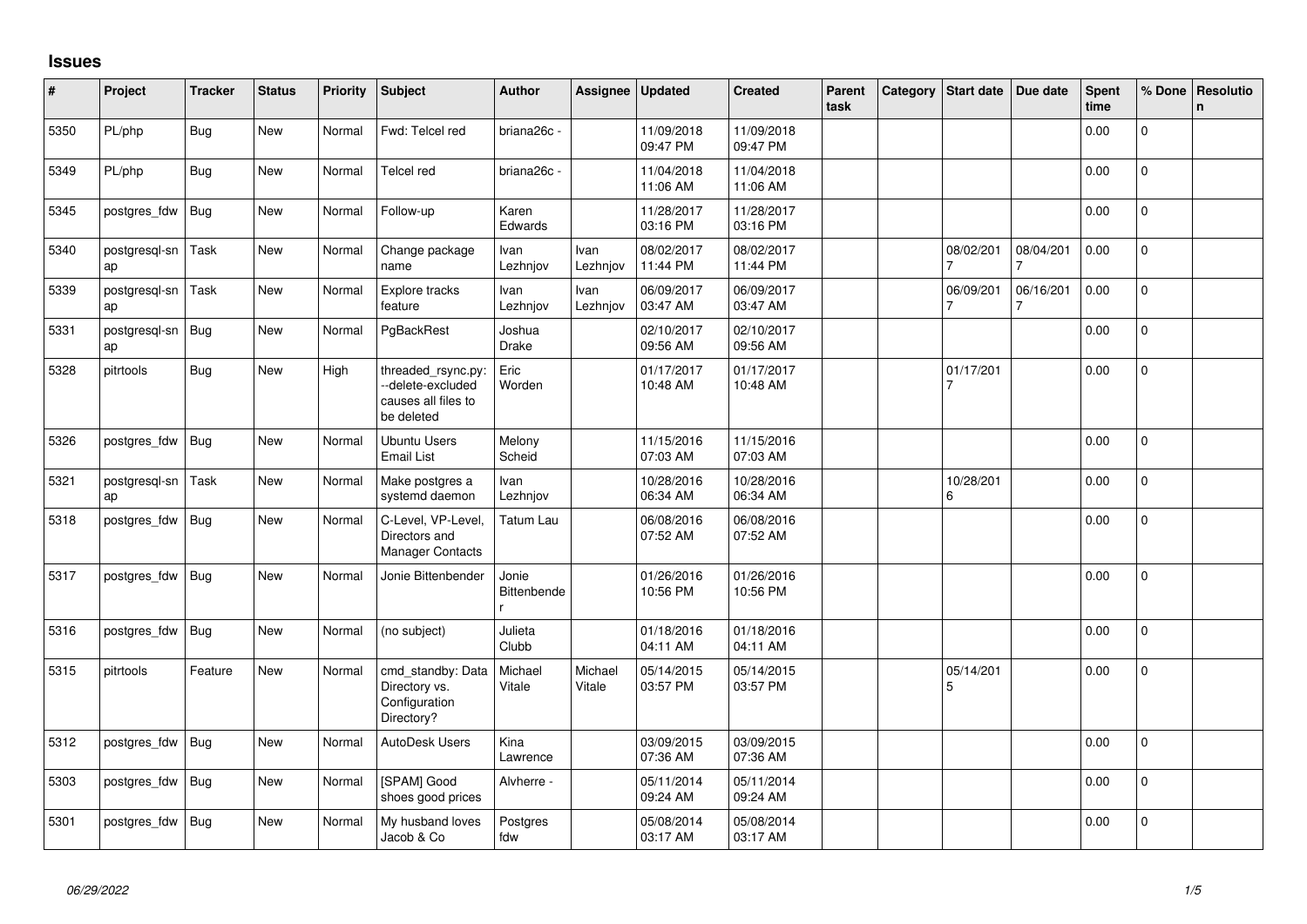| #    | Project      | <b>Tracker</b>            | <b>Status</b> | <b>Priority</b> | <b>Subject</b>                                                                                               | Author                 | Assignee          | <b>Updated</b>         | <b>Created</b>         | Parent<br>task | Category | <b>Start date</b>           | Due date                    | <b>Spent</b><br>time | % Done         | Resolutio<br>$\mathsf{n}$ |
|------|--------------|---------------------------|---------------|-----------------|--------------------------------------------------------------------------------------------------------------|------------------------|-------------------|------------------------|------------------------|----------------|----------|-----------------------------|-----------------------------|----------------------|----------------|---------------------------|
| 5292 | postgres_fdw | Bug                       | <b>New</b>    | Normal          | [SPAM] Good<br>shoes good prices                                                                             | Ladyregina             |                   | 04/11/2014<br>02:06 PM | 04/11/2014<br>02:06 PM |                |          |                             |                             | 0.00                 | $\Omega$       |                           |
| 5291 | postgres fdw | <b>Bug</b>                | New           | Normal          | Great watches at<br>cut-prices                                                                               | Jkawasaki -            |                   | 04/11/2014<br>07:30 AM | 04/11/2014<br>07:30 AM |                |          |                             |                             | 0.00                 | 0              |                           |
| 5265 | pitrtools    | Feature                   | New           | Normal          | Avoid the need to<br>manually edit<br>postgresgl.conf<br>files                                               | Alexey<br>Klyukin      | Alexey<br>Klyukin | 05/22/2013<br>05:40 AM | 09/17/2012<br>04:13 AM |                |          | 09/17/201<br>$\mathbf{2}$   | 09/30/201<br>2              | 0.00                 | $\overline{0}$ |                           |
| 5263 | pitrtools    | Discussio<br>$\mathsf{n}$ | <b>New</b>    | Normal          | PITRTools ini<br>configuration files<br>are too complex                                                      | Alexey<br>Klyukin      | Alexey<br>Klyukin | 05/22/2013<br>05:41 AM | 09/17/2012<br>04:03 AM |                |          | 09/17/201<br>$\overline{c}$ | 09/30/201<br>$\overline{c}$ | 0.00                 | $\Omega$       |                           |
| 5260 | PL/php       | <b>Bug</b>                | New           | High            | The function could<br>not return varchar<br>string -- When<br>there is function<br>definition in<br>includes | anthony<br>chen        |                   | 11/04/2011<br>08:57 AM | 11/02/2011<br>11:16 PM |                |          | 11/02/201                   | 11/11/201                   | 0.00                 | $\Omega$       |                           |
| 5259 | PL/php       | Feature                   | New           | Normal          | Add support for<br>anonymous DO<br>blocks.                                                                   | Alexey<br>Klyukin      |                   | 05/27/2011<br>05:52 AM | 05/27/2011<br>05:52 AM |                |          | 05/27/201                   |                             | 0.00                 | 0              |                           |
| 5258 | PL/php       | <b>Bug</b>                | New           | Normal          | Get rid of the<br>trusted PL/PHP                                                                             | Alexey<br>Klyukin      |                   | 05/27/2011<br>05:43 AM | 05/27/2011<br>05:43 AM |                |          | 05/27/201                   |                             | 0.00                 | 0              |                           |
| 5257 | postgres.js  | Support                   | New           | Normal          | method to catch<br>error on<br>connection?                                                                   | Rick<br>Harding        |                   | 05/26/2011<br>09:15 AM | 05/26/2011<br>09:15 AM |                |          | 05/26/201                   |                             | 0.00                 | $\Omega$       |                           |
| 5256 | PL/php       | Discussio<br>n            | New           | Normal          | Creating a PL/php<br>distribution                                                                            | Joshua<br><b>Drake</b> |                   | 05/26/2011<br>01:44 PM | 05/21/2011<br>06:36 PM |                |          | 05/21/201                   |                             | 0.00                 | 0              |                           |
| 5255 | PL/php       | <b>Bug</b>                | New           | Normal          | support<br><b>TRUNCATE</b><br>triggers                                                                       | Álvaro<br>Herrera      |                   | 05/21/2011<br>04:29 PM | 05/21/2011<br>04:29 PM |                |          | 05/21/201                   |                             | 0.00                 | $\overline{0}$ |                           |
| 5236 | PL/php       | Feature                   | <b>New</b>    | Normal          | pg_raise to PHP<br>Object                                                                                    | Moisés P.<br>Sena      |                   | 07/29/2010<br>11:08 AM | 07/29/2010<br>11:07 AM |                |          | 07/29/201<br>$\Omega$       |                             | 0.00                 | $\Omega$       |                           |
| 5235 | PL/php       | Feature                   | New           | Normal          | SPI Object and not<br>function                                                                               | Moisés P.<br>Sena      |                   | 07/29/2010<br>10:48 AM | 07/29/2010<br>10:48 AM |                |          | 07/29/201<br>$\Omega$       |                             | 0.00                 | $\overline{0}$ |                           |
| 5225 | PL/php       | <b>Bug</b>                | New           | Normal          | Unable to build<br>PL/php on OS X<br>(PHP 5.3)                                                               | Alexey<br>Klyukin      | Alexey<br>Klyukin | 05/27/2011<br>05:05 AM | 06/29/2010<br>05:25 AM |                |          | 06/29/201<br>0              |                             | 0.00                 | $\overline{0}$ |                           |
| 5000 | Simpycity    | <b>Bug</b>                | New           | Urgent          | <b>Automatic Rollback</b><br>Fix.                                                                            | Lacey<br><b>Powers</b> | Aurynn<br>Shaw    | 04/29/2009<br>11:22 AM | 04/29/2009<br>11:22 AM |                |          |                             |                             | 0.00                 | $\Omega$       |                           |
| 4960 | Pggraph      | <b>Bug</b>                | <b>New</b>    | High            | pg error of<br>pggraph_2_2                                                                                   | Devrim<br>Gunduz       | Aurynn<br>Shaw    | 12/30/2008<br>09:09 AM | 12/30/2008<br>09:09 AM |                |          |                             |                             | 0.00                 | $\overline{0}$ |                           |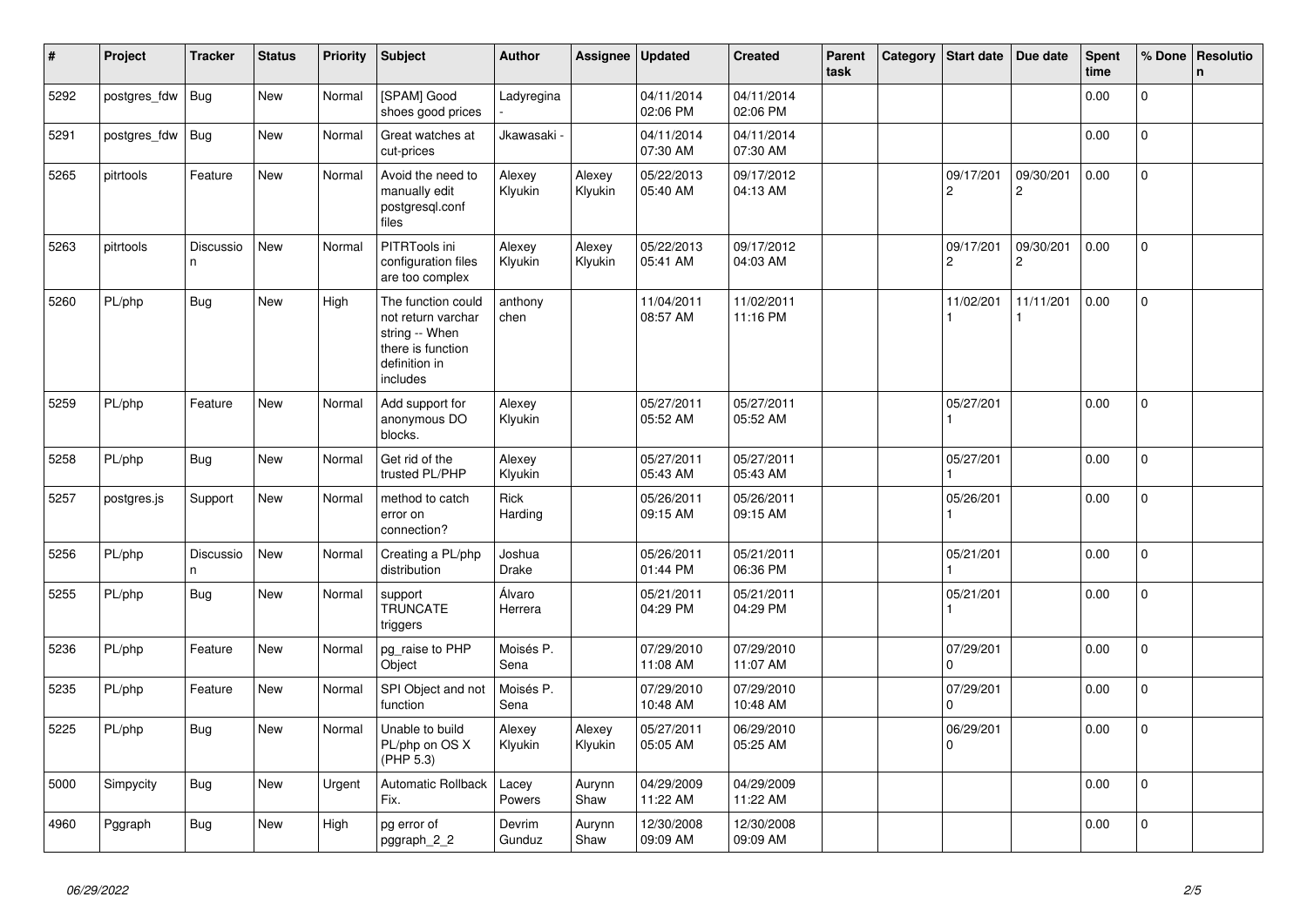| $\vert$ # | Project   | <b>Tracker</b> | <b>Status</b> | <b>Priority</b> | Subject                                                        | <b>Author</b>  | Assignee       | <b>Updated</b>         | <b>Created</b>         | Parent<br>task | Category | Start date | Due date | <b>Spent</b><br>time | % Done         | Resolutio<br>$\mathsf{n}$ |
|-----------|-----------|----------------|---------------|-----------------|----------------------------------------------------------------|----------------|----------------|------------------------|------------------------|----------------|----------|------------|----------|----------------------|----------------|---------------------------|
| 4993      | Simpycity | <b>Bug</b>     | New           | High            | Finish docs                                                    | Aurynn<br>Shaw | Aurynn<br>Shaw | 11/25/2008<br>11:31 AM | 11/25/2008<br>11:31 AM |                |          |            |          | 0.00                 | $\mathbf 0$    |                           |
| 4959      | Pggraph   | Bug            | <b>New</b>    | High            | Upgrade all present<br>pggraph clients to<br>pggraph_2_2       | Aurynn<br>Shaw | Aurynn<br>Shaw | 07/28/2008<br>08:07 AM | 07/28/2008<br>08:07 AM |                |          |            |          | 0.00                 | 0              |                           |
| 4958      | Pggraph   | Bug            | New           | High            | Fix the "Help I have<br>no data" problem<br>with pggraph.      | Aurynn<br>Shaw | Aurynn<br>Shaw | 07/25/2008<br>11:37 AM | 07/25/2008<br>11:37 AM |                |          |            |          | 0.00                 | $\mathbf 0$    |                           |
| 4956      | Pggraph   | <b>Bug</b>     | New           | High            | dbrollup.py needs<br>to support pggraph<br>2.2                 | Aurynn<br>Shaw | Aurynn<br>Shaw | 07/25/2008<br>08:02 AM | 07/25/2008<br>08:02 AM |                |          |            |          | 0.00                 | $\mathbf 0$    |                           |
| 4954      | Pggraph   | <b>Bug</b>     | New           | High            | pggraph_clients                                                | Aurynn<br>Shaw | Aurynn<br>Shaw | 07/25/2008<br>07:59 AM | 07/25/2008<br>07:59 AM |                |          |            |          | 0.00                 | $\mathbf 0$    |                           |
| 4873      | Odbcng    | Feature        | <b>New</b>    | High            | Win64 version                                                  | bford -        | bford -        | 07/23/2008<br>02:21 AM | 07/23/2008<br>02:21 AM |                |          |            |          | 0.00                 | $\overline{0}$ |                           |
| 4952      | Pggraph   | Bug            | New           | High            | Help interface                                                 | Aurynn<br>Shaw | Aurynn<br>Shaw | 07/21/2008<br>10:40 AM | 07/21/2008<br>10:40 AM |                |          |            |          | 0.00                 | $\mathbf 0$    |                           |
| 4951      | Pggraph   | <b>Bug</b>     | New           | High            | Document date<br>range behaviour                               | Aurynn<br>Shaw | Aurynn<br>Shaw | 07/21/2008<br>10:44 AM | 07/21/2008<br>10:38 AM |                |          |            |          | 0.00                 | $\mathbf 0$    |                           |
| 4950      | Pggraph   | Bug            | <b>New</b>    | High            | Write unit tests                                               | Aurynn<br>Shaw | Aurynn<br>Shaw | 07/17/2008<br>05:02 PM | 07/17/2008<br>05:02 PM |                |          |            |          | 0.00                 | $\mathbf 0$    |                           |
| 4949      | Pggraph   | <b>Bug</b>     | New           | High            | Document<br>behaviour                                          | Aurynn<br>Shaw | Aurynn<br>Shaw | 07/21/2008<br>10:44 AM | 07/17/2008<br>04:59 PM |                |          |            |          | 0.00                 | $\mathbf{0}$   |                           |
| 4948      | Pggraph   | <b>Bug</b>     | New           | High            | in pggraph_table,<br>prevent crash if no<br>tables present     | Aurynn<br>Shaw | Aurynn<br>Shaw | 07/16/2008<br>09:42 PM | 07/16/2008<br>09:42 PM |                |          |            |          | 0.00                 | $\Omega$       |                           |
| 4947      | Pggraph   | Bug            | New           | High            | Do testing of data<br>arrays                                   | Aurynn<br>Shaw | Aurynn<br>Shaw | 07/16/2008<br>09:01 PM | 07/16/2008<br>09:01 PM |                |          |            |          | 0.00                 | 0              |                           |
| 4945      | Pggraph   | <b>Bug</b>     | New           | High            | Force all graphs to<br>abort if non-specific<br>data specified | Aurynn<br>Shaw | Aurynn<br>Shaw | 07/16/2008<br>10:14 PM | 07/15/2008<br>03:32 PM |                |          |            |          | 0.00                 | $\pmb{0}$      |                           |
| 4943      | Pggraph   | Bug            | <b>New</b>    | Low             | <b>Future Planning</b><br>and Ideas                            | Aurynn<br>Shaw | Aurynn<br>Shaw | 07/16/2008<br>10:14 PM | 07/14/2008<br>11:32 AM |                |          |            |          | 0.00                 | $\mathbf 0$    |                           |
| 4940      | Pggraph   | Bug            | New           | High            | Remove prefixes                                                | Aurynn<br>Shaw | Aurynn<br>Shaw | 07/14/2008<br>11:05 AM | 07/14/2008<br>11:05 AM |                |          |            |          | 0.00                 | $\overline{0}$ |                           |
| 4937      | Pggraph   | <b>Bug</b>     | <b>New</b>    | High            | Modification of DB<br>Client code for date<br>ranges           | Aurynn<br>Shaw | Aurynn<br>Shaw | 07/16/2008<br>10:14 PM | 07/14/2008<br>10:45 AM |                |          |            |          | 0.00                 | $\Omega$       |                           |
| 4936      | Pggraph   | Bug            | New           | High            | Modify averaging<br>functions                                  | Aurynn<br>Shaw | Aurynn<br>Shaw | 07/14/2008<br>10:12 AM | 07/14/2008<br>10:11 AM |                |          |            |          | 0.00                 | $\overline{0}$ |                           |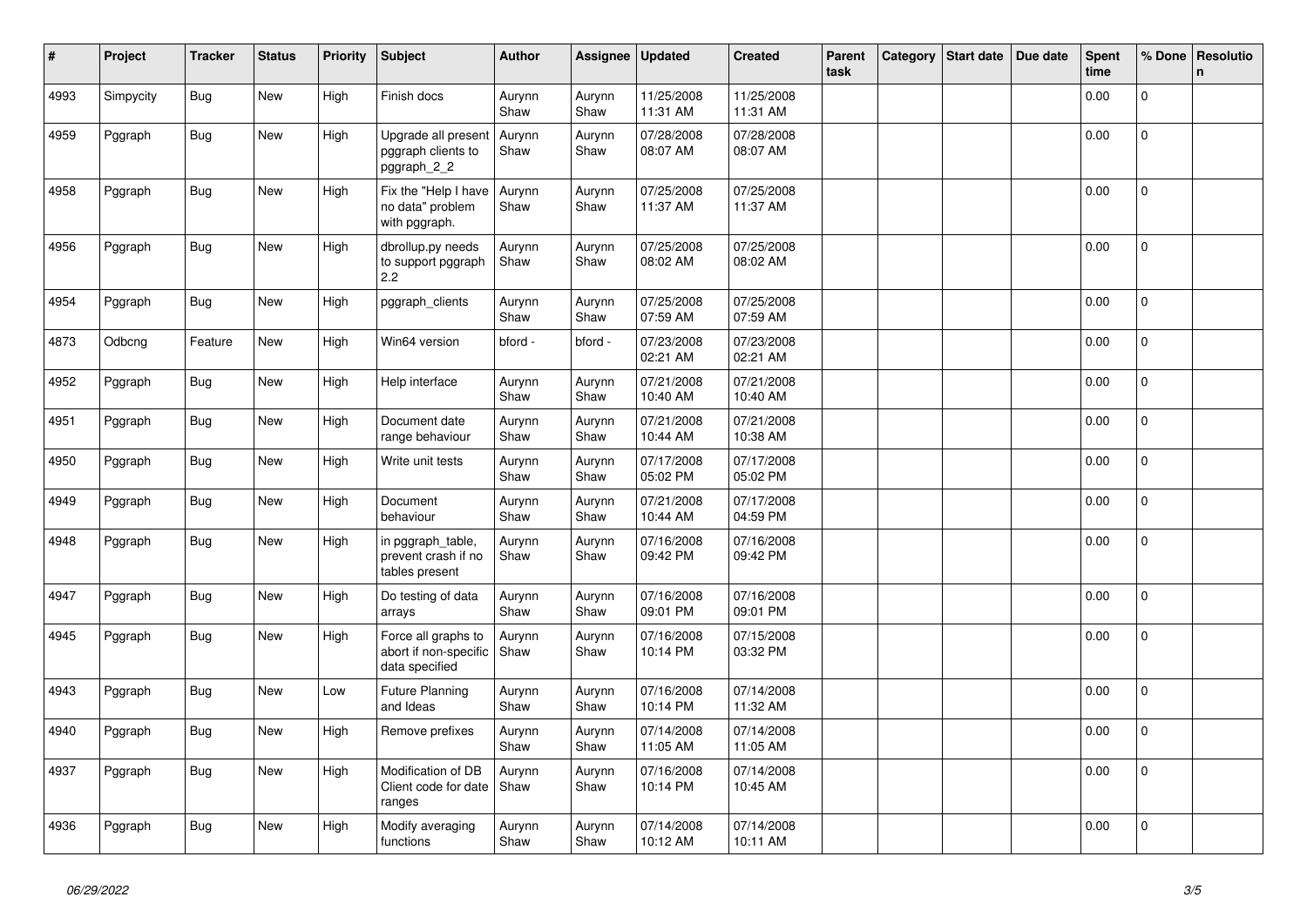| #    | Project             | <b>Tracker</b> | <b>Status</b>  | <b>Priority</b> | <b>Subject</b>                                    | <b>Author</b>                   | Assignee          | <b>Updated</b>         | <b>Created</b>         | Parent<br>task | Category | Start date   Due date |           | <b>Spent</b><br>time | % Done              | Resolutio<br>n |
|------|---------------------|----------------|----------------|-----------------|---------------------------------------------------|---------------------------------|-------------------|------------------------|------------------------|----------------|----------|-----------------------|-----------|----------------------|---------------------|----------------|
| 4872 | Odbcng              | <b>Bug</b>     | New            | High            | ODBCng +<br><b>UNICODE</b>                        | bford -                         | bford -           | 04/24/2008<br>08:55 AM | 04/24/2008<br>08:55 AM |                |          |                       |           | 0.00                 | 0                   |                |
| 4933 | Pggraph             | Feature        | New            | Normal          | Feature requests,<br>pggraph                      | Aurynn<br>Shaw                  | Aurynn<br>Shaw    | 03/12/2008<br>12:44 PM | 03/12/2008<br>12:44 PM |                |          |                       |           | 0.00                 | 0                   |                |
| 4932 | Pggraph             | Feature        | New            | Normal          | Have pggraph<br>directly access Wiki<br>passwords | Aurynn<br>Shaw                  | Aurynn<br>Shaw    | 12/31/2007<br>10:28 AM | 12/31/2007<br>10:28 AM |                |          |                       |           | 0.00                 | 0                   |                |
| 4931 | Pggraph             | Feature        | New            | Normal          | Develop a nagios<br>plugin for pggraph<br>checks  | Devrim<br>Gunduz                | Aurynn<br>Shaw    | 12/18/2007<br>07:24 PM | 12/18/2007<br>07:24 PM |                |          |                       |           | 0.00                 | 0                   |                |
| 4868 | Odbcng              | Feature        | New            | High            | Test environment                                  | bford -                         | bford -           | 11/28/2007<br>02:22 PM | 11/27/2007<br>08:48 PM |                |          |                       |           | 0.00                 | $\overline{0}$      |                |
| 4866 | Odbcng              | Feature        | New            | High            | please post test<br>cases                         | bford -                         | bford -           | 11/16/2007<br>08:21 PM | 11/16/2007<br>08:21 PM |                |          |                       |           | 0.00                 | $\mathbf 0$         |                |
| 4926 | Pggraph             | Feature        | New            | Normal          | insert/update/delete   bford -                    |                                 | Aurynn<br>Shaw    | 12/26/2007<br>12:26 PM | 08/20/2007<br>04:15 PM |                |          |                       |           | 0.00                 | 0                   |                |
| 4925 | Pggraph             | Feature        | New            | Normal          | Allow graphing<br>specific intervals              | Darcy<br>Buskermole<br>n.       | Aurynn<br>Shaw    | 10/16/2007<br>10:28 AM | 07/03/2007<br>08:28 AM |                |          |                       |           | 0.00                 | $\mathbf{0}$        |                |
| 4901 | Pggraph             | Feature        | New            | High            | pggraph_table<br>doesn't list tables              | bford -                         | Aurynn<br>Shaw    | 12/30/2008<br>01:56 PM | 12/29/2006<br>05:18 PM |                |          |                       |           | 0.00                 | $\Omega$            |                |
| 5327 | postgresql-sn<br>ap | Feature        | ln<br>Progress | Normal          | New snap<br>packages to be<br>created             | Joshua<br>Drake                 | Ivan<br>Lezhnjov  | 12/13/2016<br>08:36 AM | 12/09/2016<br>07:11 AM |                |          | 12/09/201<br>6        |           | 0.00                 | 40                  |                |
| 4915 | Pggraph             | Feature        | In<br>Progress | Normal          | insert_time should<br>be timestamptz              | Darcy<br>Buskermole<br>n        | Aurynn<br>Shaw    | 10/16/2007<br>09:45 AM | 03/21/2007<br>06:35 AM |                |          |                       |           | 0.00                 | 0                   |                |
| 4914 | Pggraph             | Feature        | ln<br>Progress | Normal          | customer feedback                                 | bford -                         | Aurynn<br>Shaw    | 08/20/2007<br>02:37 PM | 03/19/2007<br>08:54 PM |                |          |                       |           | 0.00                 | $\Omega$            |                |
| 4908 | Pggraph             | Feature        | In<br>Progress | Normal          | Table statistics<br>tablename                     | bford -                         | Aurynn<br>Shaw    | 08/20/2007<br>02:35 PM | 01/07/2007<br>07:26 PM |                |          |                       |           | 0.00                 | 0                   |                |
| 4890 | Pggraph             | Feature        | In<br>Progress | Normal          | new report(s)                                     | Darcy<br><b>Buskermole</b><br>n | Aurynn<br>Shaw    | 10/16/2007<br>10:20 AM | 09/25/2006<br>10:36 PM |                |          |                       |           | 0.00                 | 0                   |                |
| 4984 | PL/php              | Feature        | In<br>Progress | Normal          | Composite Type<br>Argument as table               | bford -                         |                   | 05/21/2011<br>04:50 PM | 12/15/2005<br>03:38 AM |                |          |                       |           | 0.00                 | 0                   |                |
| 4979 | PL/php              | Feature        | In<br>Progress | Normal          | Add support for<br>IN/OUT parameters              | Álvaro<br>Herrera               | Alexey<br>Klyukin | 09/14/2011<br>11:21 AM | 12/05/2005<br>07:37 AM |                |          |                       | 09/13/201 | 0.00                 | $\mathbf 0$         |                |
| 4972 | PL/php              | <b>Bug</b>     | In<br>Progress | Normal          | array PHP <-> Pg<br>conversion is<br>broken       | Álvaro<br>Herrera               |                   | 05/21/2011<br>04:50 PM | 11/23/2005<br>11:48 AM |                |          |                       |           | 0.00                 | $\mathsf{O}\xspace$ |                |